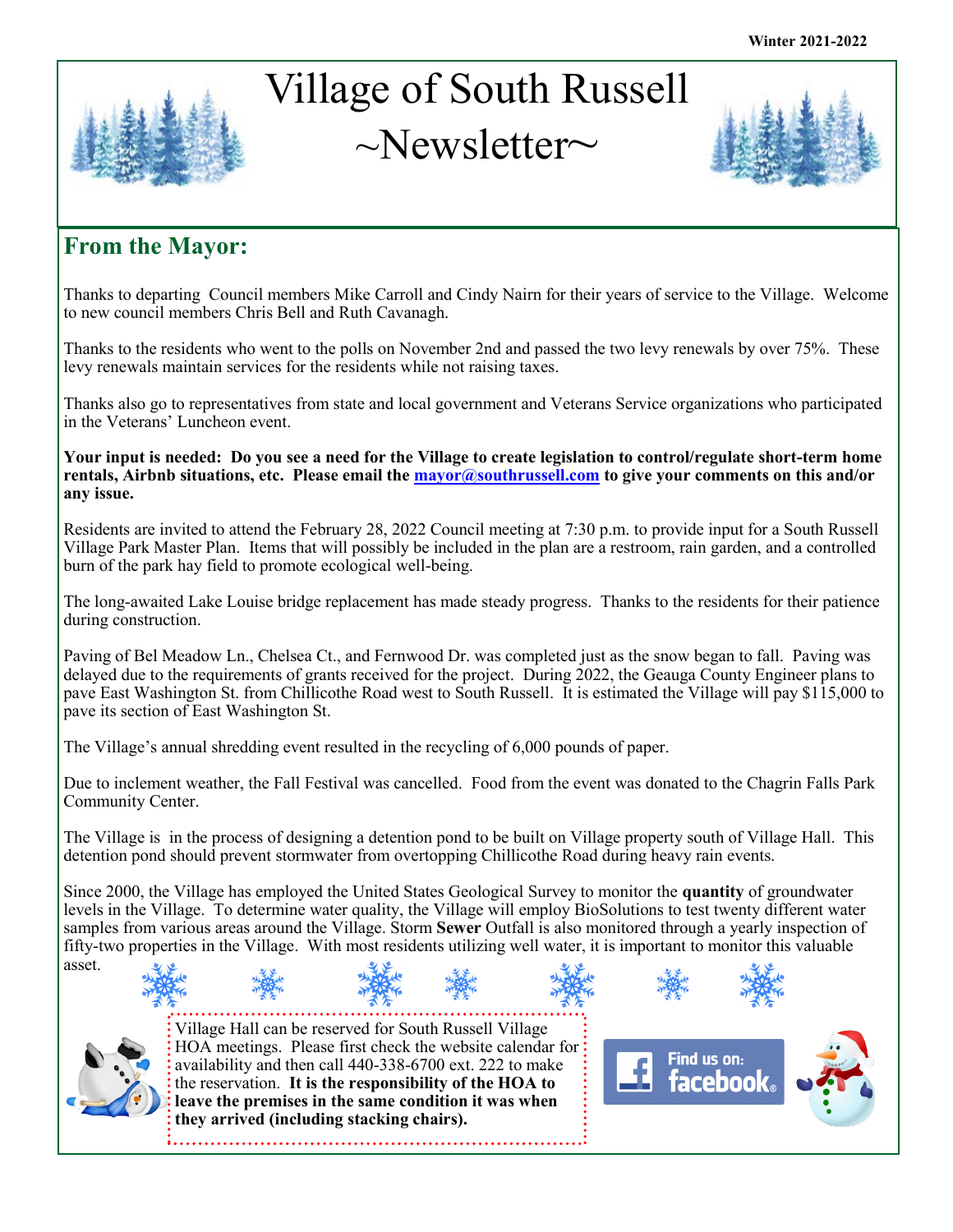

## **Winter Reminders**

- Check that address numbers are clearly marked on the mailbox to aid safety forces in locating your residence in case of an emergency. If your mailbox is located across the street from your home, please be sure to have numbers visible on your house.
- Snow Removal: Privately contracted snowplow drivers should keep the snow on the customer's property and should not push snow onto properties across the street or into roadways.
- Snow Emergency Parking Ban is in effect from November 15th through April 15th for all streets in the Village when there is a prediction or accumulation of two or more inches of snow.
- Do your part to help the Service Department staff keep roads clear and safe by placing your trash and recycling containers on your driveway apron and **NOT** on the paved surface of the road.



#### **Municipal Income Taxes**



Municipal income tax returns for the Village of South Russell are due **April 15, 2022**. All residents 18 years of age and older are required to file an annual return with the Central Collection Agency (CCA). Local income tax withheld by your employer does not fulfill your obligation to file a tax return.

**Retired residents** are **required** to file the Annual Exemption Certificate each year.

**Individual Estimates are due April 15th, June 15th, September 15th and January 15th.** For the tax year 2021, 90% of the tax due must be paid by **January 15, 2022** to avoid penalty and interest (subject to municipal ordinance).

#### **New South Russell Village Website** 22222 The Village has launched its new website! It will now be accessible through mobile devices and has improved features which include links WISHING YOU to important documents and forms. It PEACE AND HAPPINESS provides an improved experience in retrieving THIS HOLIDAY SEASON Village information! AND ALWAYS! WE SEND BEST WISHES 募 Through the new website, TO OUR NEIGHBORS, please sign up for the **E-blast Sign-up** Village E-blasts for timely FRIENDS AND BUSINESSES \* indicates required .<br>Email Address notification of important FOR A HEALTHY AND events. PROSPEROUS **First Name** 2022 *www.southrussell.com***Last Name**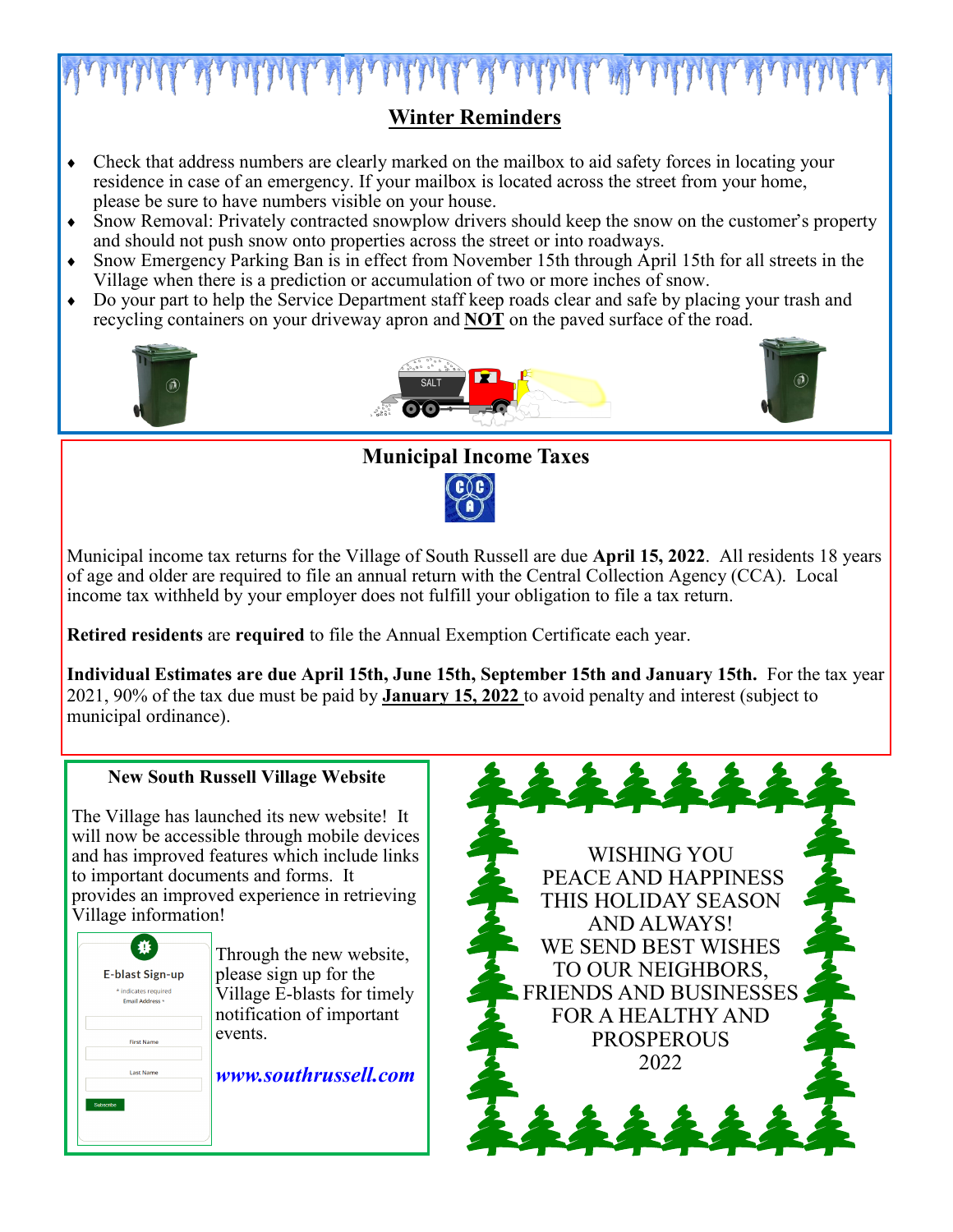### **South Russell Police Department At-Risk Resident Platform**



The At-Risk Resident Platform is a *voluntary* registry to provide detailed information about family members experiencing physical, mental, and emotional diseases, conditions, or impairments. Our officers can access these personal profiles in real-time, becoming aware of unique specifics to deliver better service during regular contacts and crisis events.

Common examples of At-Risk members are people who are hearingimpaired/deaf, visually impaired/blind, as well as persons with Autism Spectrum Disorder.

It's important to stress that diseases, conditions, and impairments are not what classify persons as At-Risk. Rather, it's the information gap between these residents and first responders that creates opportunity for ineffective communication.

This cooperative effort between South Russell Police Department and our residents helps ensure every person receives service considerate of his or her needs.

# **Reminders from the Building Department**

When considering contractors for home repairs, feel free to contact the Building Department to obtain a list of contractors registered with the Village. While the Village cannot make recommendations, utilizing a contractor who complies with Village rules is a plus!

On another note, please be aware that the Village Zoning Code only allows for the parking of any vehicle, camper, truck, etc. in front of a home for a maximum of 72 hours.



# **Village Boards and Committee Members**

In addition to work performed by the South Russell elected officials and employees, many residents volunteer their time serving on various boards and committees to help oversee the business of the Village.

Village meetings are open to the public. Take an interest in your local government and attend any or all of the following meetings:

**Council** – Meets the second and fourth Monday of every month at 7:30 p.m. Meetings in June, July, August and December will be held on the second Monday of the month only at 7:30 p.m.

**Architectural Review Board** – Meets the first and third Tuesday of every month at 5:30 p.m.

**Planning Commission** – Meets the second Thursday of every month at 7:30 p.m.

**Zoning Board of Appeals—** Meets the third Wednesday of the month at 7:00 p.m.

Finance, Streets, Building, Safety, Human Resources, Parks, and Public Utilities Committee meetings can be found on the Village calendar once a schedule is established for the year.

**All meetings are posted on the home page of the Village's website at** *www.southrussell.com*

#### **How to Sign Up!**

- Go to the Village of South Russell's website, at *www.southrussell.com*.
- Scroll down on the homepage and select the At Risk Resident icon.
- You will be redirected to the Frontline PSS webpage for South Russell Police. Click the "Submit Now" button.
- Fill out the profile entry. Helpful tips /FAQ's can be found on the Police page of the Village website.
- That's it! A South Russell Police Officer will contact you to welcome you to the program.